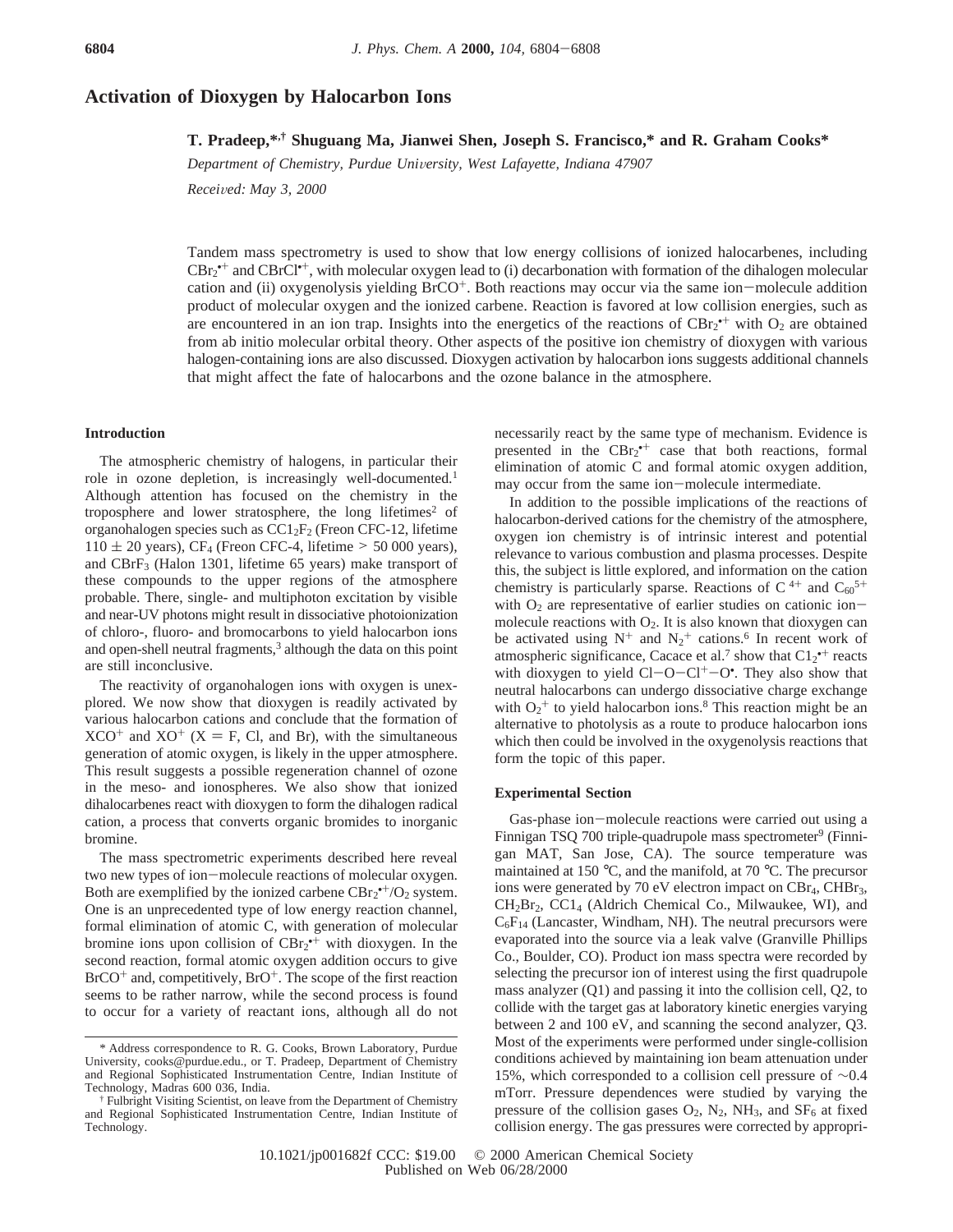ate calibration procedures.<sup>10</sup> For all experiments, there was a small residual concentration of  $\sim$ 1% O<sub>2</sub> in the collision cell due to leaks in the plumbing lines which could not be eliminated.

Rate constants were obtained by calibrating the collision gas concentration using the known rate constants<sup>11</sup> of the protontransfer reaction,  $NH_3^+ + NH_3 \rightarrow NH_4^+ + NH_2^*$ . The calculated<br>concentration was corrected for the gauge response for the gases concentration was corrected for the gauge response for the gases concerned and used in the equation,  $ln(I_s/I_p) = \sigma n l$ , where  $\sigma$  is the reaction cross section,  $n$  is the number density of target molecules in molecules per cubic centimeter and *l* is the path length in centimeters (18 cm).  $I_s$  and  $I_p$  are the secondary and primary ion currents. The rate constant, *k,* was calculated from the relation  $k = \sigma v$ , where v is the ion velocity.

Ion trap experiments employed a prototype Finnigan ion trap mass spectrometer which has been described previously.<sup>12</sup> Carbon tetrabromide was admitted to the vacuum manifold through a heated variable leak valve (Granville Phillips Co., Boulder, CO) to a pressure of  $6 \times 10^{-7}$  Torr (uncorrected). Oxygen and helium were admitted through independent leak valves to uncorrected gauge pressures of  $1 \times 10^{-5}$  and  $1 \times$ 10-<sup>4</sup> Torr, respectively. Internal electron ionization was used, and the  $C^{79}Br^{81}Br^{*+}$  fragment at  $m/z$  172 was isolated by the rf/dc apex isolation procedure. After isolation, the dc voltage was turned off and the rf trapping voltage was adjusted so as to place  $m/z$  172 at a  $q_z$  value of 0.3 for a reaction period of 60 ms. Mass spectra were recorded by scanning the rf trapping voltage with an auxiliary ac potential of 530 kHz and 1.1 V applied to the end cap electrodes for axial modulation.

The ion/surface scattering experiments<sup>13</sup> were conducted in a four-analyzer BEEQ mass spectrometer described previously.14 A mass and energy analyzed ion beam was directed to the surface held in an ultrahigh vacuum scattering chamber. Ion beams were selected with unit mass resolution and with a kinetic energy half width of 1 eV. The beam was decelerated to the desired energy prior to collision with the fluorinated selfassembled monolayer surface. The mass spectrum of the scattered product ions was recorded using the quadrupole mass analyzer. The scattering angle was set at 90°, and the collision energy range investigated was 10-90 eV. The experiments were conducted at a base pressure of  $2 \times 10^{-9}$  Torr. Primary ions were generated by 70 eV electron impact of  $CBr_4$ ,  $CHBr_3$ ,  $CH_2$ - $Br_2$ , CC1<sub>4</sub> (Aldrich Chemical Co., Milwaukee, WI), and  $C_6F_{14}$ (Lancaster, Windham, NH).

The target surface, a fluorocarbon self-assembled monolayer,  $CF<sub>3</sub>(CF<sub>2</sub>)<sub>7</sub>CH<sub>2</sub>CH<sub>2</sub>S-Au$ , was prepared<sup>15</sup> by exposing a 1 mM solution of the corresponding thiol in ethyl alcohol to a clean gold surface for 24 h. The gold surface was prepared by thermal evaporation of Au  $(2000 \text{ Å})$  on a  $(111)$  polished Si surface (with a 50 Å buffer layer of Cr). The X-ray diffractogram of the gold surface prepared this way showed only (111) reflections. The surfaces after monolayer growth were sonicated in ethanol for 1 min and washed repeatedly with the same solvent and dried in a stream of nitrogen before introduction into the scattering chamber.

### **Results and Discussion**

In the course of investigating ion/surface reactions and surface-induced dissociation (SID)<sup>13</sup> pathways of molecular ions derived from CBr<sub>4</sub>, we examined the corresponding gas-phase events by collision-induced dissociation (CID) in a triplequadrupole mass spectrometer.<sup>9</sup> When the  $CBr_2^{\bullet+}$  ion of  $m/z$ 172 ( $C^{79}Br^{81}Br^{*+}$ ) was mass-selected and collided with oxygen under single-collision conditions<sup>16</sup> at  $2 \pm 1$  eV laboratory translational energy, the spectrum shown in Figure 1 was



**Figure 1.** Mass spectrum showing product ions arising from collisions of mass-selected  $CBr_2$ <sup>++</sup> with dioxygen in a triple-quadrupole mass spectrometer. The kinetic energy of the ions was nominally 2 eV, and the target gas was 1% dioxygen in argon at a nominal pressure of 0.2 mTorr, corresponding to attenuation of the parent ion beam by  $\leq 10\%$ .

recorded. Experiments with different isotopic forms of the projectile ion confirmed the identity of the product ions. The doublets at  $m/z$  91/93 and 79/81, due to  $CBr^+$  and  $Br^+$ , are simply due to dissociation following an inelastic collision.<sup>17</sup> The peak at  $m/z$  160, due to  $Br_2^{\bullet +}$ , is formally the product of loss of atomic carbon, which would be an unprecedented fragmentation process.18,19

Formation of the molecular halogen ion,  $Br_2^{\bullet+}$ , is most efficient at low collision energies, a fact which suggests that an ion-molecule reaction rather than an inelastic collision is involved. The ion abundance ratio  $[CBr_2^{*+}]/[Br_2^{*+}]$  is at a maximum at a nominal 2 eV collision energy. The efficiency was estimated by calibrating the target gas pressure and path length in the triple quadrupole using the reaction  $(NH_3^{\bullet+} + NH_3)$ <br>  $\rightarrow NH_4^{\bullet+} + NH_3^{\bullet}$  of known cross section and measuring the  $\rightarrow$  NH<sub>4</sub><sup>+</sup> + NH<sub>2</sub><sup>\*</sup>) of known cross section and measuring the extent of product formation as a function of oxygen pressure extent of product formation as a function of oxygen pressure. This procedure yielded an approximate measure of the rate constant for  $Br_2^{\bullet+}$  formation as  $8 \times 10^{-10}$  cm<sup>3</sup> molecule<sup>-1</sup> s<sup>-1</sup>.

Figure 2 shows the collision energy dependence of the reaction under single-collision conditions, as well as showing, for all the major product ions, the response to changes in oxygen pressure. Direct collisional activation of CBr<sub>2</sub><sup>++</sup> and subsequent fragmentation,  $CBr_2^{\bullet+} \rightarrow Br_2^{\bullet+} + C$ , is expected to be highly<br>endothermic (the corresponding reaction of CC1s<sup>++</sup> is estimated endothermic (the corresponding reaction of  $CC1_2^{\bullet+}$  is estimated from literature data to be 158 kcal/mol endothermic). Collisioninduced dissociation might occur to form  $Br_2^{+}$  at the higher collision energies but not at lower energy. This conclusion is reinforced by the ion/surface collision data (Figure 3) which show no  $Br_2^{\bullet+}$  in the range of lab collision energies from 3 to 30 eV. Detailed comments on the ion/surface processes are not the subject of this paper, but inspection of Figure 3 reveals a number of ion/surface reactions leading to bond formation, as well as the expected inelastic dissociation process, known as surface- induced dissocation, which yields predominantly CBr<sup>+</sup>. Similarly, the precursor ion  $CH_2Br_2^{\bullet+}$  yields  $Br_2^{\bullet+}$  in collisions at a fluorinated self-assembled monolayer only at energies above 30 eV, and the same ion at a threshold collision energy of 50 eV in argon collisions (Supporting Information).

The CID and SID data exclude the formation of  $Br_2^{\bullet+}$  by simple fragmentation of  $CBr_2^{\bullet+}$ , as does the fact that substitution of oxygen by argon as the target gas fails to display this product.20 This possibility is also removed by the low collision energy threshold observed and the fact that the thermochemistry for the direct dissociation of  $CBr_2^{\bullet+}$  to give C and  $Br_2^{\bullet+}$  is estimated<sup>21</sup> to be 128.3 kcal/mol endothermic. These consid-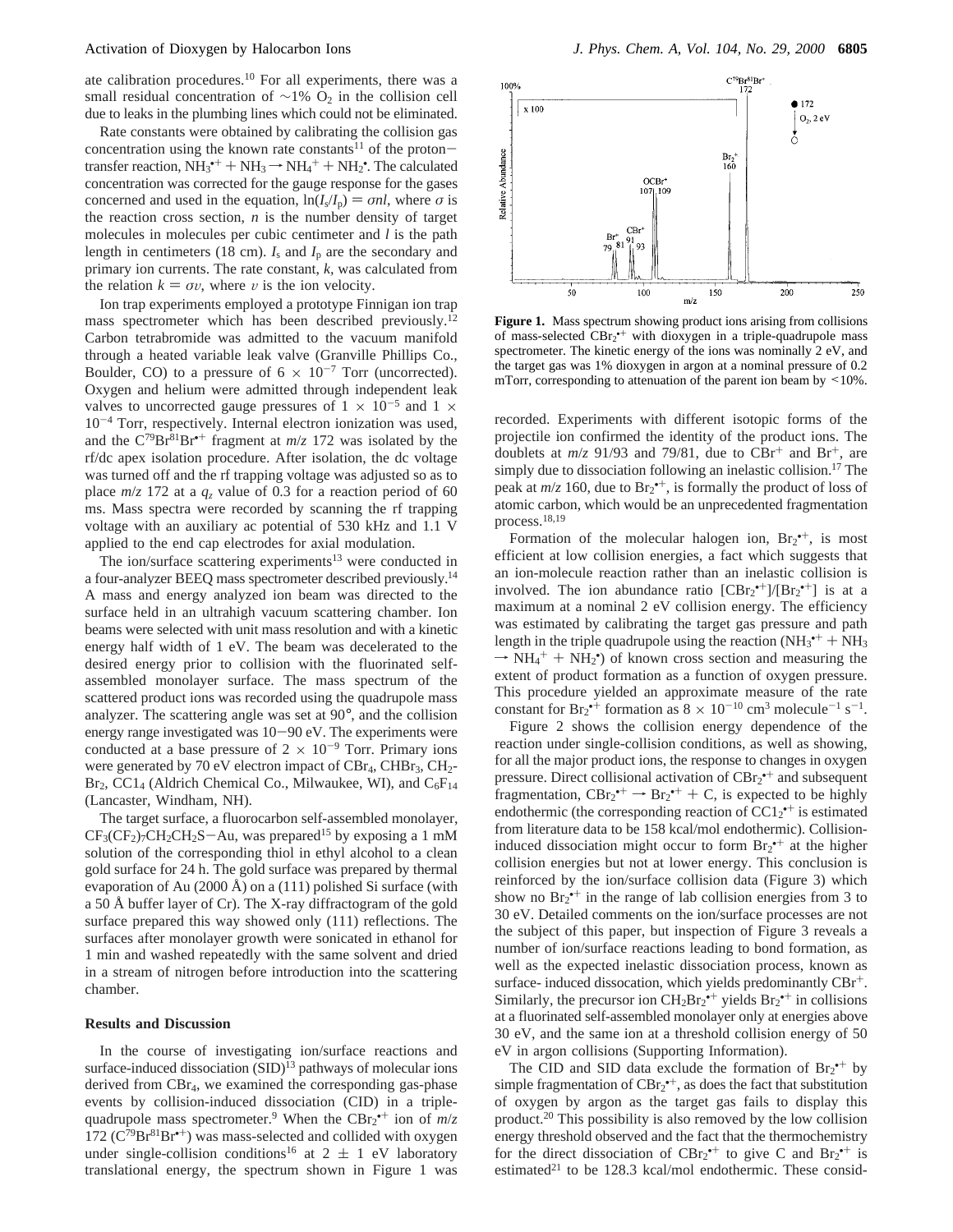

**Figure 2.** (a) Variation of  $Br_2^{\bullet+}$  intensity with  $CBr_2^{\bullet+}$  collision energy at  $0.4$  mTorr  $O_2$  collision gas pressure. (b) Variation of product ion intensities with collision gas pressure at the same collision energy.



**Figure 3.** Mass spectra recorded upon collision of  $C^{81}Br_2^+(m/z)$  174) and  $C^{79}Br^{81}Br^+$  ( $m/z$  172) at a fluorocarbon self-assembled monolayer surface at different collision energies. Note that the spectra show characteristic fluorine abstraction products. At collision energies above 45 eV,  $Br_2^{\bullet+}$  is observed.

erations strongly suggest the occurrence of the ion-molecule reaction (eq 1). Energies for species involved in the  $CX_2^{\bullet+}$ 

$$
CBr_2^+ + O_2 \rightarrow [CBr_2O_2^{+1}] \rightarrow Br_2^{++} + CO_2
$$
  

$$
\Delta H_{rxn} = -133.7 \text{ kcal/mol (1)}
$$

reactions (eqs  $1-3$ ) were calculated using Gaussian-2 (G2)

**SCHEME 1.** Energy Diagram for the  $CBr_{2}^{\bullet+} + O_{2}$ **System Showing Several Possible Ion**-**Molecule Reaction Products, Including Those Leading to Formation of Br2**•<sup>+</sup> **and BrCO**<sup>+</sup> **as Well as the High Energy Dissociation** Channels Leading to  $Br_2^+$  and  $CBr^{+a}$ 



*<sup>a</sup>* The indicated values are obtained from G2 calculations. The intact adduct does not correspond to a stable minimum.

theory.<sup>21</sup> G2 energies for  $CBr^+$ ,  $CBr_2^{\bullet+}$ ,  $BrCO^+$ ,  $BrCOO^+$ , BrO<sup>+</sup>, and CBr<sub>2</sub>O<sup>++</sup> are -2610.130 515, -5182.756 00,  $-2685.40358, -2760.29396, -2647.22156,$  and  $-5257.82904$ hartrees, respectively. These energies were used to evaluate reaction enthalpies; the reaction  $CBr_2^{*+} + O_2$  to yield  $Br_2^{*+}$ <br>and CO<sub>2</sub> is exothermic by  $-133.7$  kcal mol<sup>-1</sup>. Note that loss and  $CO_2$  is exothermic by  $-133.7$  kcal mol<sup>-1</sup>. Note that loss of  $CO_2$  from the nascent ion-molecule complex yields  $Br_2^{*+}$ <br>in a low energy rearrangement reaction in a low energy rearrangement reaction.

Figure 1 shows that a second ion-molecule reaction, oxygenolysis, accompanies decarbonation in the course of ionized carbene/dioxygen collisions. The resulting oxygenated ion  $BrCO<sup>+</sup> 22$  (and the lower abundance product<sup>23</sup> BrO<sup>+</sup>, which is not explicitly considered) could arise by (i) reaction of the fragmentation products of  $CBr_2^{\bullet+}$  or (ii) fragmentation of an ion-molecule reaction product,  $Br_2CO_2^{++}$ , possibly even that proposed as an intermediate in decarbonation (eq. 1). Possibilities proposed as an intermediate in decarbonation (eq 1). Possibilities (i) and (ii) are distinguished by the sequence in which fragmentation and the ion-molecule reaction occur. They are illustrated for the more abundant of the two products,  $BrCO^{+}$ , in eqs 2 and 3, where the heats of reaction shown are values derived from the G2 calculations. The ion-molecule reaction

$$
CBr_2^{\bullet+} \rightarrow CBr^+ + Br^{\bullet}
$$
 
$$
\Delta H_{rxn} = 55.9 \text{ kcal/mol} \quad (2a)
$$

$$
CBr^+ + O_2 \rightarrow BrCO^+ + O
$$

$$
\Delta H_{rxn} = -67.1 \text{ kcal/mol} \quad (2b)
$$

$$
CBr_2^{\bullet+} + O_2 \rightarrow [CBr_2O_2^{\bullet+}] \rightarrow BrCO^+ + BrO^{\bullet}
$$
  

$$
\Delta H_{rxn} = -64.7 \text{ kcal/mol (3)}
$$

(eq 3) is calculated to be a much lower energy process. This, plus the lack of dissociation products with an inert target, favors eq 3 over eq 2 as the route to oxygenolysis. The oxygenated products might arise from an intermediate with the same connectivity  $X_2CO^+$  (eq 1) as is involved in decarbonation (eq 1):  $CX_2^{\bullet+}$  would react with O<sub>2</sub> by C-O bond formation to give  $X_2CO_2^+$ , which could either eliminate  $CO_2$  to give  $X_2^{\bullet+}$  or rearrange to yield  $XC^+=O$  and, in the competitive process,  $XO<sup>+</sup>$ . The overall energetics of decarbonation are summarized in Scheme 1.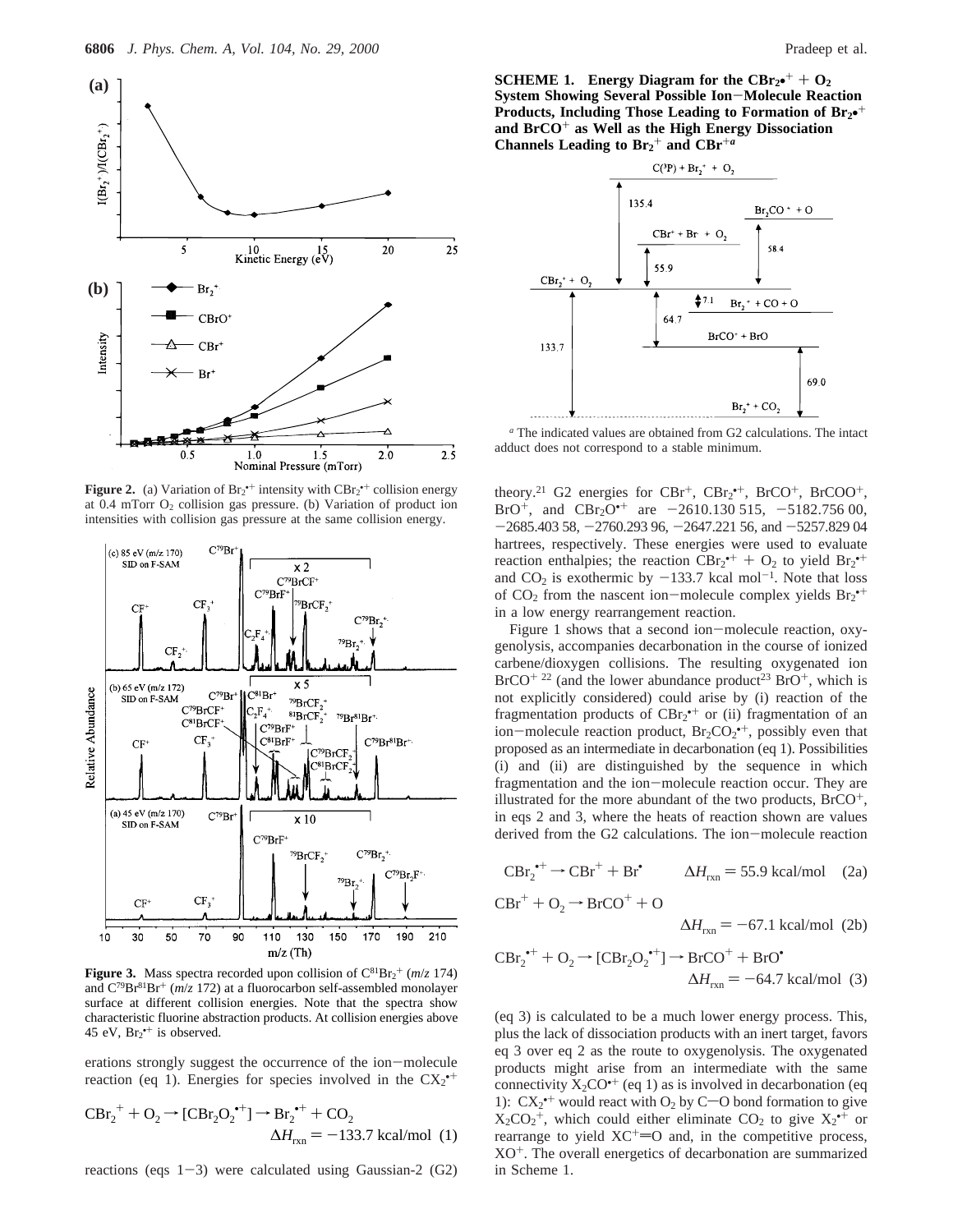

**Figure 4.** Mass spectrum showing product ions arising from collisions of (a)  $CBr^{+}$  ( $m/z$  91) and (b)  $Br^{+}$  ( $m/z$  79) with dioxygen. Conditions as for Figure 1.

The fact that oxygenolysis to generate  $Br_2^{\bullet+}$  increases as the collision energy in the triple-quadrupole instrument is lowered (Figure 2a) suggests that a thermal or near-thermal process is involved. To investigate the reaction at thermal collision energies and also to study the effect of collisional deactivation of the product ions on the possible excited states of the reactant ion, experiments were performed in a quadrupole ion trap. After collisional cooling for 5 ms with a  $He/O<sub>2</sub>$  mixture (total pressure,  $1 \times 10^{-4}$  Torr, partial pressure of O<sub>2</sub>,  $1 \times 10^{-5}$  Torr), CBr<sub>2</sub><sup>++</sup> was mass-selected and reacted with  $O_2$  for 60 ms. The  $CO_2$ elimination product  $Br_2^{++}$  was formed in high abundance together with a lower abundance of BrCO<sup>+</sup>. The product ion spectrum after the reaction is shown in Figure 5. The cooling process is expected to thermalize the reactant ion population. It is important to note that no  $CBr^+$  and  $BrO^+$  are generated, a fact that provides further evidence that oxygenolysis proceeds via eq 3, not eq 2. From these data, it is clear that (i) the oxygenolysis reaction is a thermal or near-thermal energy process and (ii)  $CBr^+$  is a secondary product of the fragmentation of  $CBr_2^*$ . Most of the  $Br^+$  observed appears to be formed by fragmentation of  $Br_2^{\bullet+}$ . The spectrum shows no  $BrO^+$ , which suggests that  $Br^+$  is less reactive than  $CBr_2^{\bullet+}$ , which is also evident by comparison of Figures 1 and 5. The most important aspect of the result is that  $Br_2^{\bullet+}$  can be formed very efficiently by thermal collisions with  $O_2$ . This is of considerable interest with respect to the atmospheric chemistry of these systems.

The formation of oxygenated product ions by CID, followed by an ion-molecule reaction via the sequence shown in eq 2, has been ruled out on energetic grounds. Nevertheless, its consideration led to the experimental observation that the  $CBr_2$ <sup>++</sup> fragmentation products,  $CBr^+$  and  $Br^+$  (Figure 4), both yield mono-oxygenated product ions in low energy collisions with dioxygen, that is, they are also capable of oxygenolysis, although not by the same mechanism as that for  $CBr_2^{\bullet+}$ . For example,



**Figure 5.** Product ion mass spectrum showing reactions of  $CBr_2$ <sup>++</sup> with  $O_2$  in an ion trap mass spectrometer. The ions were selected after a cooling time of 5 ms and allowed to react for a period of 60 ms. The  $O_2$  pressure was  $1 \times 10^{-5}$  Torr (uncorrected), and the helium buffer gas pressure was  $1 \times 10^{-4}$  Torr (uncorrected).

**SCHEME 2.** Energy Diagram for the  $CBr^+ + O_2$ **System Showing the Ion**-**Molecule Adduct (2) and the Reaction Product BrCO**+*<sup>a</sup>*



*<sup>a</sup>* The indicated values are obtained from G2 calculations.

using single  $2$  eV collisions, the reactant  $CBr^+$  yields the oxygen adduct,  $CBrO<sup>+</sup>$ , in 2% relative abundance, while  $Br<sup>+</sup>$  displays  $BrO<sup>+</sup>$  in 0.3% relative abundance as its only product besides simple charge exchange (to form  $O_2^+$  in 20% relative abundance). Ab initio calculations were employed to elucidate the process of oxidation of  $CBr^+$  (eq 4). Examination of the potential

$$
BrC^{+} + O_{2} \rightarrow [BrCOO^{+}] \rightarrow BrCO^{+} + O^{\bullet}
$$
  

$$
\Delta H_{rxn} = -67.0 \text{ kcal/mol (4)}
$$

energy surface revealed that this reaction can proceed through a bound adduct with connectivity  $BrCOO<sup>+</sup>$  (eq 2) which is 9.5 kcal mol<sup>-1</sup> more stable than the reactants but 57.5 kcal mol<sup>-1</sup> less stable than the products  $BrCO<sup>+</sup>$  and  $O<sup>•</sup>$  atom. The overall energetics are summarized in Scheme 2.

Similar oxidation processes occur with  $Cl^+$ ,  $CC1^+$ ,  $CC1_2^+$ ,  $F^+$ ,  $CF^+$ , and  $CF_2^{\bullet+}$  (see Supporting Information).  $CC1_2^{\bullet+}$  and  $CC1<sup>+</sup>$  react with O<sub>2</sub> at a 2 eV collision energy to give ClCO<sup>+</sup>, in addition to the expected fragmentation products. These reactions are efficient at low energies, and the product intensity decreases rapidly with increased collision energy. Both the